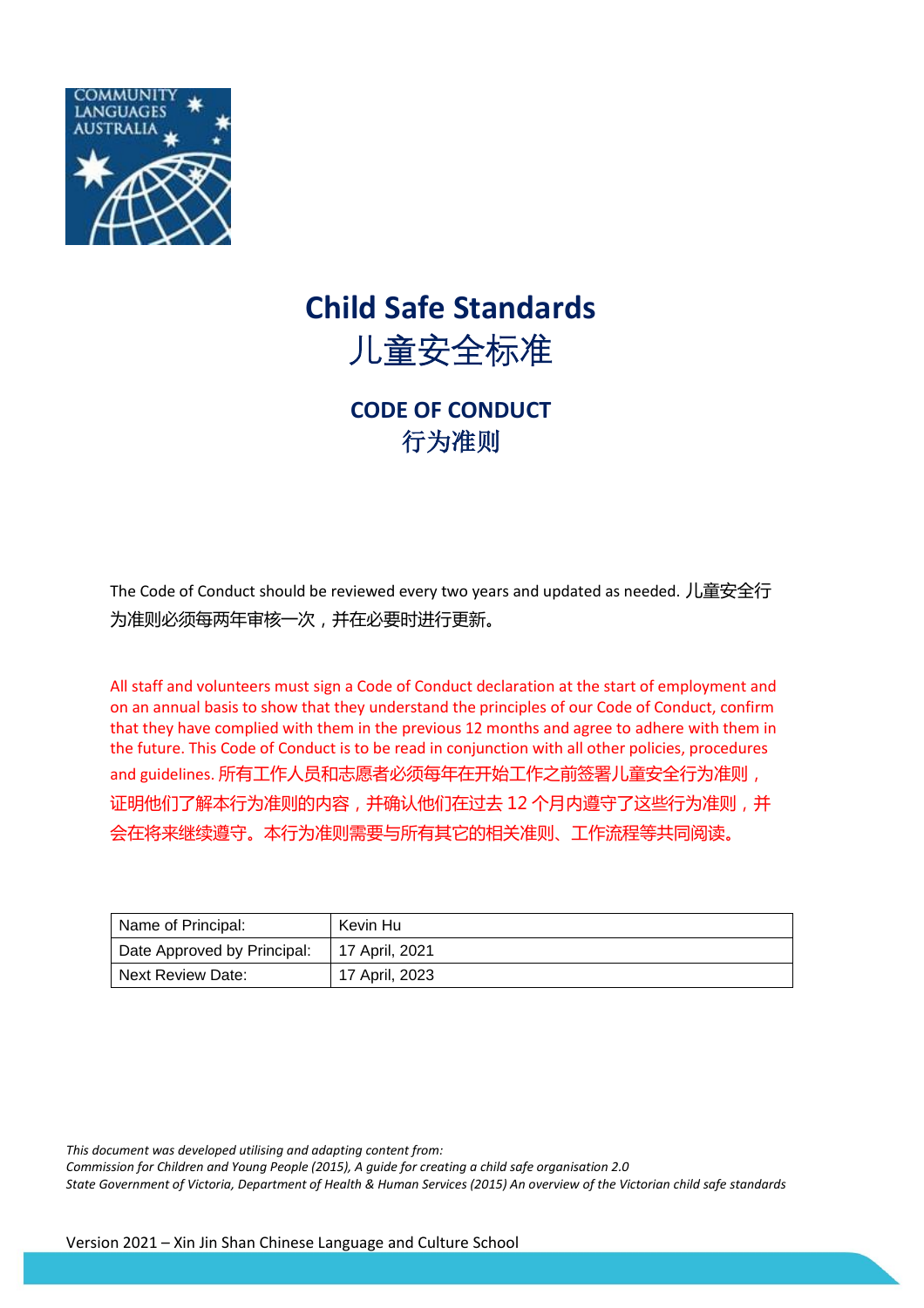# **Xin Jin Shan Chinese Language and Culture School 新金山中文学校 Child Safe Code of Conduct 儿童安全行为准则**

This Code of Conduct outlines appropriate standards of behaviour by adults towards children. 该行为准 则对成年人针对儿童的行为提出了恰当的行为规范标准。

The Code of Conduct aims to protect children and reduce any opportunities for abuse or harm to occur. It also helps staff and volunteers by providing them with guidance on how to best support children and how to avoid or better manage difficult situations. This Code of Conduct applies to all people involved in Xin Jin Shan Chinese Language and Culture School's activities, including principals, teachers, coaches, officials, volunteers and parents. 该行为准则旨在保护儿童, 降低儿童受到任何侵害或伤害的机会, 也帮 助工作人员和志愿者了解如何尽可能地支持儿童,避免或更好地应对困难的处境。该行为准则应用于新金 山中文学校的活动所涉及的所有人,包括校长、教师、教练、行政人员、志愿者和家长。

Xin Jin Shan Chinese Language and Culture School has zero tolerance for child abuse. 新金山中文学校 绝不容忍儿童虐待行为。

#### **Responsibilities of School Staff 学校教职员工职责**

#### **Staff must: 教职员工必须做到:**

- Ensure they are clear about their roles and responsibilities regarding child safety. Where they are unsure, they must seek guidance from School Authorities 了解自己在关儿童安全方面的职责和责任, 有不清楚的地方必须向学校领导咨询
- Observe child safe standards and expectations for appropriate behaviour towards and in the company of children as laid out in this code of conduct 在面对和陪伴儿童时, 遵守该儿童行为准则, 遵守儿童 安全标准,表现出符合儿童行为准则的恰当行为
- Adhere to the Xin Jin Shan Chinese Language and Culture School's child safe policy at all times and uphold Xin Jin Shan Chinese Language and Culture School statement of commitment to child safety and the school philosophy at all times 在任何情况下都遵守我校儿童行为准则,支持学校的儿童安全 相关政策
- Maintain a safe environment for all children 维护所有儿童的环境安全
- Take all reasonable steps to protect children from abuse 采取恰当的措施保护儿童免受侵害
- Ensure they are aware of their obligations to immediately report suspected abuse and to **Call the police on 000 if there is an immediate concern for a child's safety** 确保了解自己在马上报告可疑 案例方面的责任,**如果对于儿童安全有担忧,拨打 000 报警**
- Ensure they are aware of the indicators when a child may be at risk of harm or significant harm. 确保 了解儿童可能受到伤害的迹象有哪些
- Represent community languages schools in a positive way 以积极正面的方式代表社区语言学校
- Report any identified risks to child safety officer and school authorities as soon as practicable 在可能 的情况下及时向儿童安全员和学校领导报告和识别有关儿童安全的风险
- Ensure all relevant checks are up to date (i.e. Working with Children Check, VIT etc) 确保更新所有 相关文件(如 WWCC,VIT 等)
- Observe all the rules and policies of the School including those specified in the constitution and any others determined by the School Management Committee or the membership of the organisation 遵 守学校相关的儿童安全规定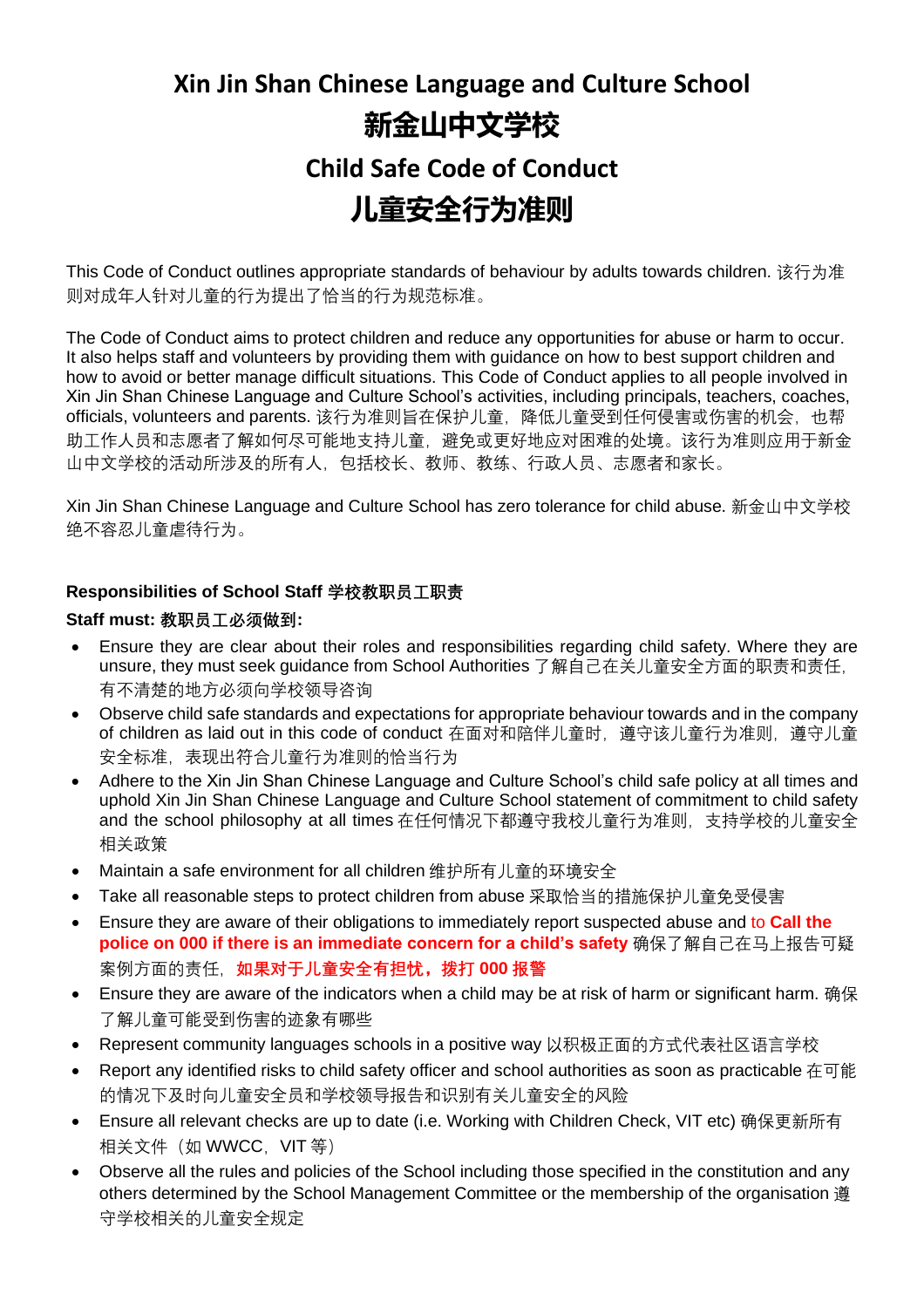- If child abuse is suspected, ensure as quickly as possible that the student/s is safe and is protected from harm 如怀疑出现儿童侵害现象, 尽快确保学生的安全, 保护学生免受伤害
- Encourage children and young people to express themselves and their opinion 鼓励儿童和青少年表 达自己的想法
- Listen and respond to the views and concerns of children 认真听取和回应学生的担忧和想法
- Act as a positive role model 树立积极的榜样
- Report any allegations of child abuse to the School Leadership and delegated Child Safety Officer 向学校领导和儿童安全员报告任何有关儿童侵害的投诉
- Report any allegation of abuse to the appropriate authority e.g. Department of Health and Human Services, Victoria Police, DET, CCYP 向 DHHS、维州警署、教育部、CCYP 等有关机构报告儿童虐 待投诉
- Support the safety, participation, wellbeing and empowerment of children 支持儿童的安全、参与、 身心健康和权利
- Inform children and young people if physical contact is required for any purpose, and ask them if they are comfortable with this interaction 如因任何原因需要有身体接触,要事先知会儿童和青少年, 并询问他们是否介意这样的互动
- Treat students and parents in the school community with respect, both within and outside the School environment 无论是在校内还是校外,尊重学生和家长
- Treat all who enter the School with courtesy, respect and consideration, act on complaints and provide services to the best of their ability 对于任何进入校园的人都要持礼貌、尊重和关怀的态度, 恰当应对投诉,提供最好的服务
- Attend child safeguarding training 参加有关儿童安全的培训
- Follow any grievance procedures set down by the School Management Committee to try to resolve any conflicts with staff, students and parents 遵守学校制定的投诉管理流程解决与工作人员、学生和 家长的纠纷
- Declare any conflicts of interest with children, young people and their families 声明任何与儿童、青少 年及其家庭的利益冲突

## **Staff must not: 教职员工不得有以下行为:**

- Exhibit harmful behaviour, including abusive behaviour toward or in the presence of children and young people 在有儿童和青少年在场的情况下或对儿童和青少年做出伤害性包括侮辱性的行为
- Use physical force e.g. smacking or hitting for any form of discipline使用武力如殴打或敲击方式进行任 何形式的纪律约束
- Engage in rough physical games进行粗暴的身体游戏
- Communicate with a child through personal or private networks (including online, text messaging, gaming, email) 通过个人或私下的方式 (包括网络、手机短信、游戏、电邮等) 与儿童进行联系
- Seek contact with children and young people outside of school programs在学校活动以外与儿童和青 少年联系
- Take photographs or video without appropriate clearance from the principal (i.e. for a school related activity and never for personal use) and consent of the child and the consent of their parents未经校长 (如与学校有关的活动,不作个人用途)、儿童及其家长的同意进行拍照或录制视频
- Take photos or videos of a child on a personal device and/or for personal use在个人设备上对儿童进 行拍照或录制视频以用于个人用途
- Request that a child keep secrets from other adults, children or their parents要求儿童向其他成人、儿 童及其家长保密
- Discriminate against any child because of disability, age, gender identity, race, culture, sexual orientation, religion or ethnicity因儿童的残障、年龄、性别、种族、文化、性取向、宗教或民族对儿童 进行歧视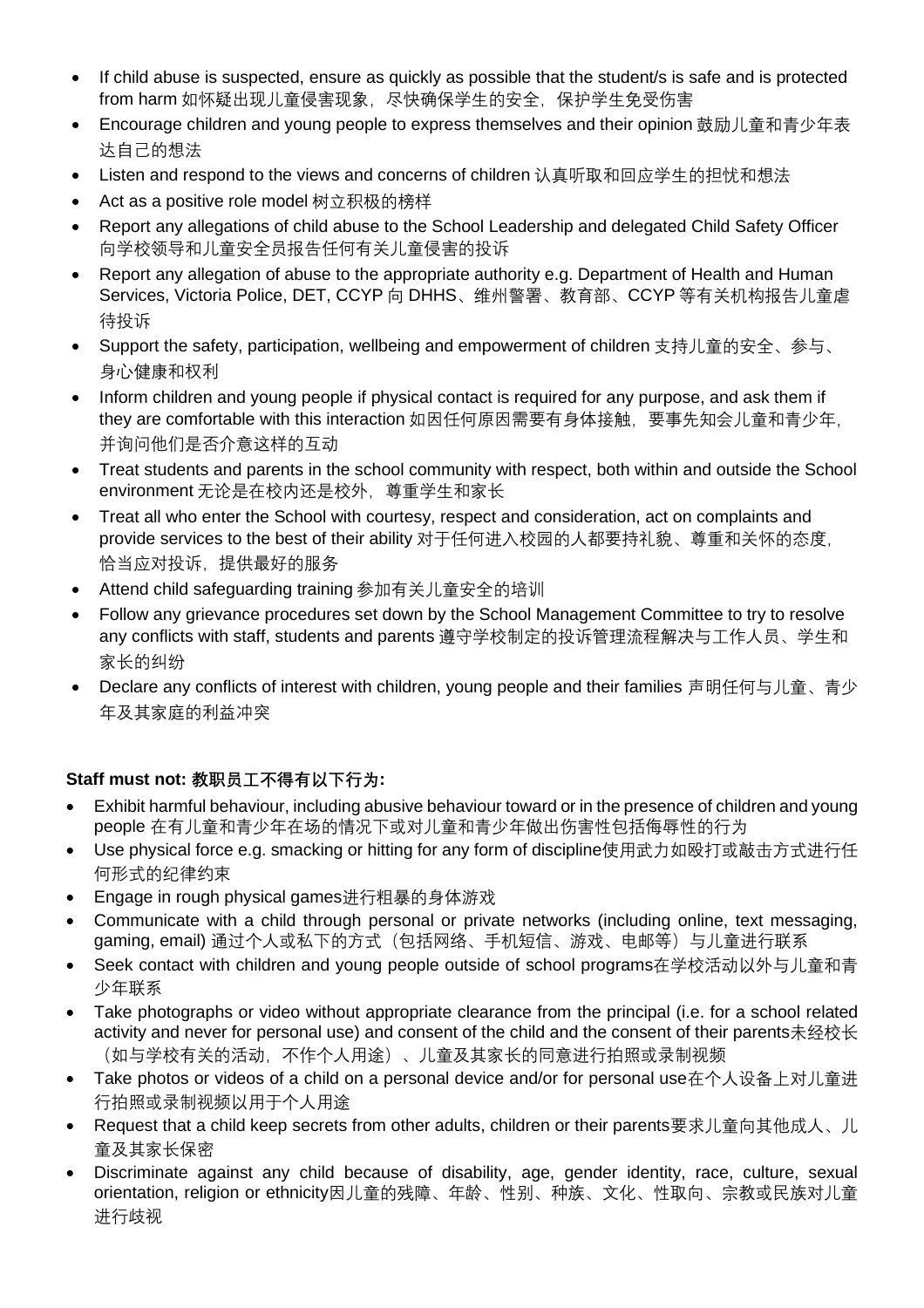- Develop any 'special' relationships with children that could be seen as favouritism (for example, the offering of gifts or special treatment for specific children) 和儿童建立任何可能被视为偏爱的"特殊"关系 (如向特定的儿童提供礼物或特殊对待)
- Exhibit behaviours with children which may be construed as unnecessarily physical (for example inappropriate sitting on laps. Sitting on laps may be appropriate sometimes, for example while reading a storybook to a small child in an open plan area) 对儿童表现出非必要的身体接触行为(如让儿童不 恰当地坐在成人腿上。如果在开放区域给一位年幼的儿童讲故事书时让其坐在成人腿上,可视为恰当 的行为)
- Put children at risk of abuse (for example, by locking doors) 将儿童置于受侵害的风险之中(如锁上房 门)
- Ignore or disregard any concerns, suspicions or disclosures of child abuse or harm; 忽略或无视任何 儿童虐待或伤害的担忧、怀疑和揭发
- Do things of a personal nature that a child can do for themselves, such as toileting or changing clothes; 替儿童做其力所能及的个人事务,如上厕所或换衣服
- Engage in open discussions of a mature or adult nature in the presence of children (for example, personal social activities) 在有儿童在场的情况下公开讨论成人话题(如个人的社交活动)
- Use inappropriate language in the presence of children 在有儿童在场的情况下使用不恬当的语言
- Seek to use children in any way to meet the needs of adult's Express personal views on culture, race or sexuality in the presence of children 在有儿童在场的情况下, 以任何方式利用儿童以达到 成年人表达其对文化、种族和性的个人观点的需要
- Have contact with a child or their family outside of the School without the Child Safety Officer's knowledge and/or consent (for example, no babysitting) – accidental contact, such as seeing people in the street, is appropriate) 在未经儿童安全员了解及同意的情况下在学校以外接触儿童或 其家长(如不可以担任儿童的临时保姆,在外偶遇等意外接触是可以的)
- Have any online contact with a child or their family (unless necessary, for example providing families with e-newsletters) 和儿童或其家长在网上进行联系(除非必要, 如向家庭发送学校通知、 电子期刊等)
- Ignore or disregard any suspected or disclosed child abuse 忽略或无视任何对儿童侵害现象的怀 疑和揭发
- Discuss confidential issues of the School with people outside the organisation 在学校以外与他人 讨论学校的保密话题
- Take illegal drugs or consume alcohol when on duty or on School premises 在当职期间或在学校 工作场所服用违禁药品或饮酒
- Harass in any form students, other staff or parents of the School 对学校的学生、其他工作人员或 家长进行骚扰

## **School Principals and Child Safe Officers must: 学校校长和儿童安全员必须做到:**

- Act as role models, modelling compliance and championing child safety across school activities 在学校活动中树立榜样,自觉遵守儿童安全相关规定
- Ensure that all staff: 确保所有教师和工作人员:
	- $\circ$  are clear about their roles and responsibilities regarding child safeguarding and child protection. 清楚他们在儿童安全保护方面的职责和责任
	- $\circ$  are required to observe child safe standards and expectations for appropriate behaviour towards and in the company of children*.* 在面对和陪伴儿童时做出符合 儿童安全标准的行为
	- o always adhere to Xin Jin Shan Chinese Language and Culture Schoolchild safe policy and uphold Xin Jin Shan Chinese Language and Culture School statement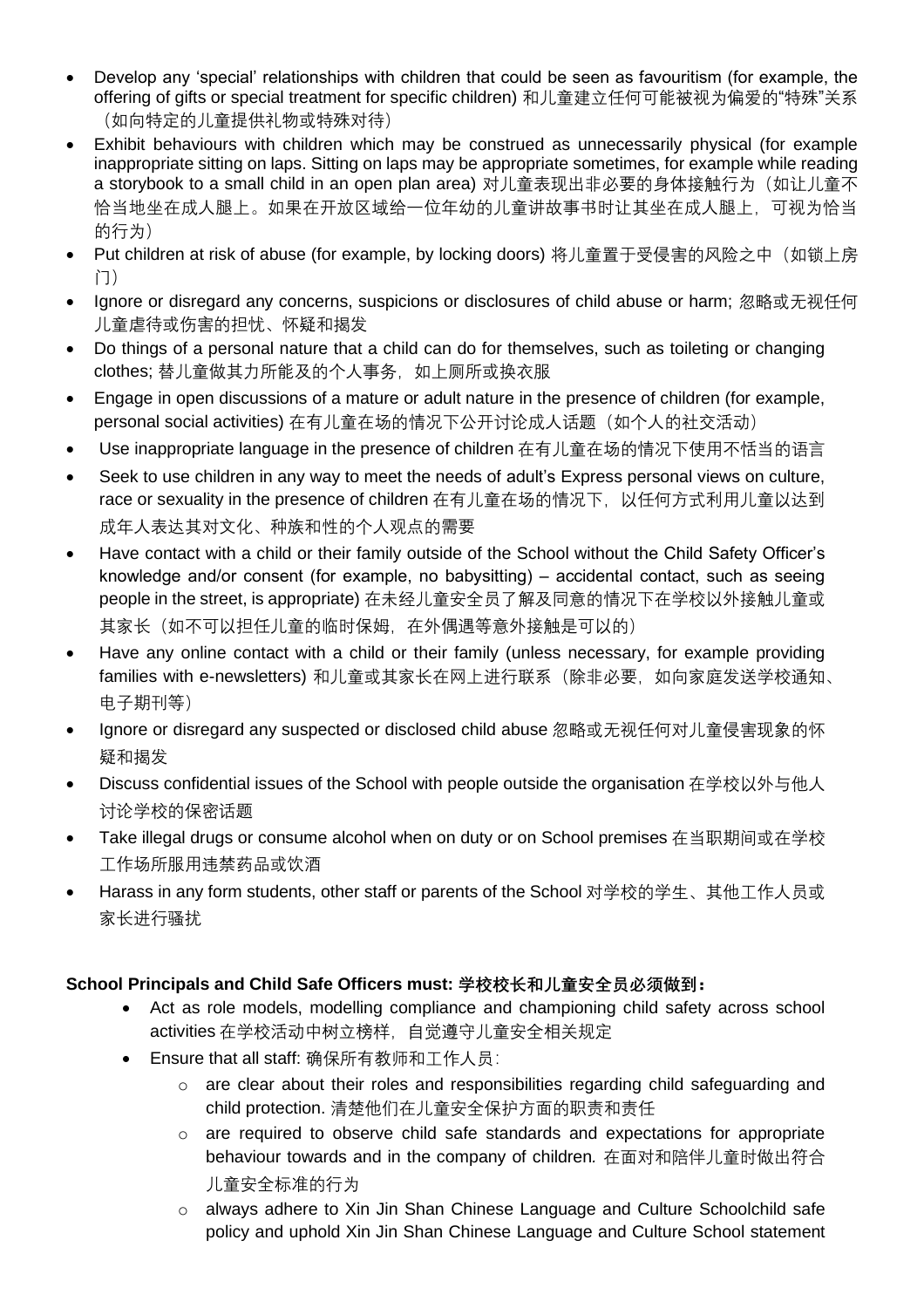of commitment to child safety. 遵守新金山中文学校的儿童安全政策,支持学校的 儿童安全声明

- take all reasonable steps to protect children from abuse. 采取恰当的措施保护儿童 免受侵害
- $\circ$  are aware of their obligations to immediately report suspected abuse 了解他们对 于立即报告可疑儿童侵害案例的责任
- $\circ$  are aware of the indicators when a child may be at risk of harm or significant harm. 了解儿童可能受到伤害的迹象有哪些
- Provide and attend training and development for all staff in the recognition and reporting of abuse and harm. 组织所有员工并带头参与有关识别和报告儿童侵害的培训
- Ensure appropriate policies and procedures are in place to protect children and young people from abuse 确保学校有恰当的政策和工作流程以保护儿童和青少年免于侵害
- Provide easily understandable and accessible reporting procedures 制定通俗易懂且容易 执行的报告流程
- Ensure that any allegations of child abuse are reported to the appropriate authorities i.e. the police, Child protection, DET, CCYP. 确保所有有关儿童侵害的投诉报告给相关部门, 如警署、儿童保护机构、教育部、CCYP 等
- Meet all obligations under the Reportable Conduct Scheme. 履行 Reportable Conduct Scheme 的所有义务
- Ensure that any allegations of child abuse are reported to the CLV Child Safe Officer. 确 保所有有关儿童侵害的投诉报告给儿童安全员
- If an allegation of child abuse is made, ensure as quickly as possible that the child(ren) is safe. 一旦收到有关儿童侵害的投诉, 确保尽快保护儿童的安全
- Ensure all staff have access to relevant acts, regulations, standards and other resources for them to fulfil their obligations. 确保所有教职员工可获得相关的法律条款、规定、标准和 其它资料以帮助他们行使儿童安全保护的职责
- Treat all school stakeholders with respect. 尊重所有学校利益相关者
- Promote the cultural safety, participation and empowerment of Aboriginal and Torres Strait Islander children (for example, by never questioning an Aboriginal child's selfidentification). 促进土著和托雷斯海峡岛儿童的文化安全、参与和权利(例如不得质疑托雷 斯海峡岛儿童的身份自我认同)
- Promote the cultural safety, participation and empowerment of children from culturally and/or linguistically diverse backgrounds (for example, by having a zero-tolerance approach to discrimination). 促进来自不同文化和语言背景儿童的文化安全、参与和权利 (如对歧视的零容忍)
- Promote the safety, participation and empowerment of children with a disability (for example, by having a zero tolerance of discrimination). 促进残障儿童的安全、参与和权利 (如对歧视的零容忍)
- Encourage all children to 'have a say' and participate in all relevant School activities where possible, especially on issues that are important to them. 鼓励所有儿童的话语权, 积极参 与所有相关活动,尤其是对他们来说重要的活动
- Ensure as far as practicable that adults are not left alone with a child. 确保尽量不要计成年 人和儿童单独相处
- Engage in regular performance review regarding child safe practices and culture 对于儿童 安全的相关规定和文化进行定期审查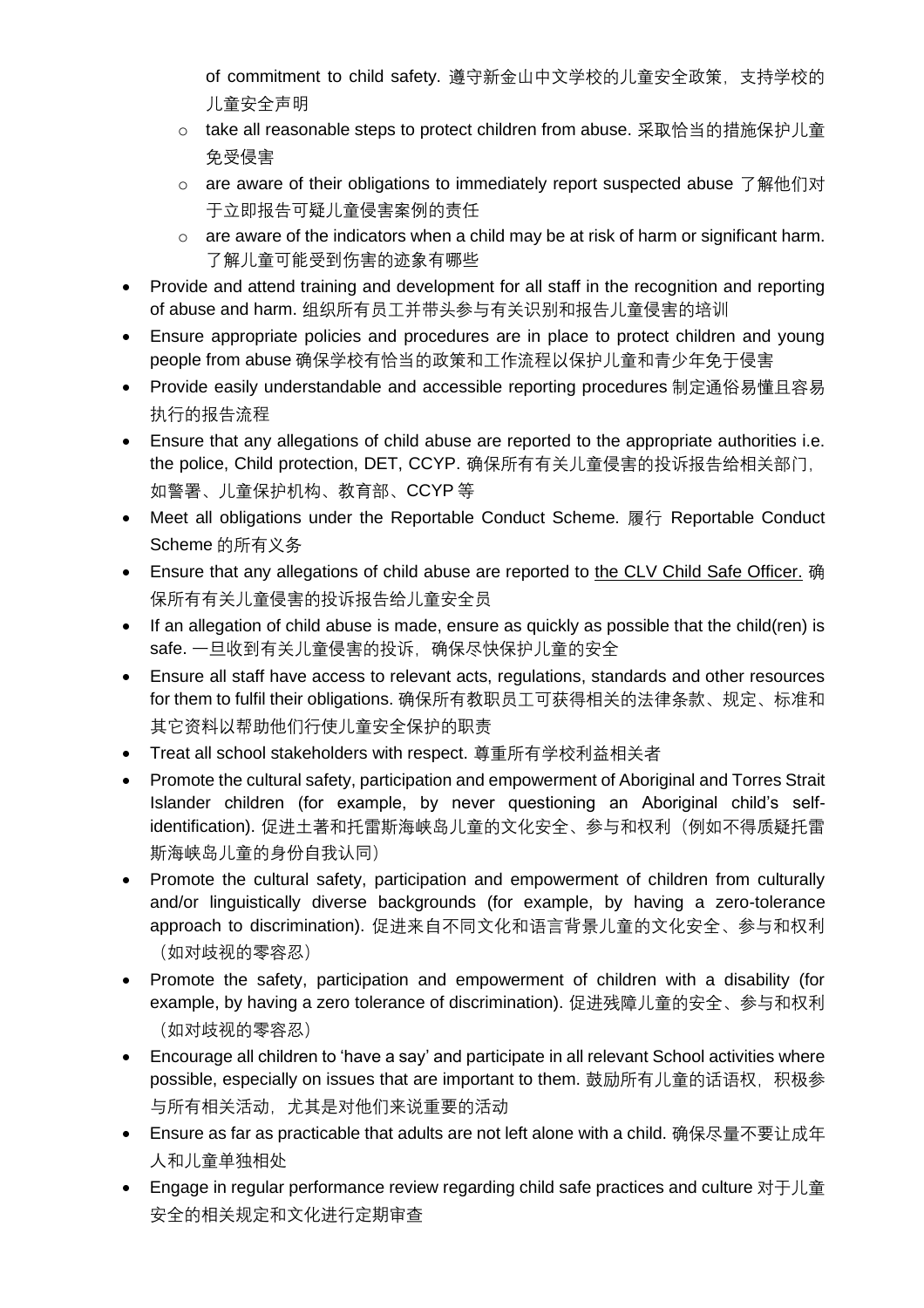- Meet with staff and volunteers regularly to discuss overarching matters related to child safeguarding and the implementation of child safeguarding policy; and 定期与教职员工和 志愿者讨论关于儿童安全事宜以及执行儿童安全政策的事宜
- Meeting with staff on an urgent basis to support and guide decision making in the event of suspected child abuse, breach of the child safe policy or code of conduct. 就疑似儿童侵害 事件、违反儿童安全政策或儿童安全行为规范等紧急事项和教职员工见面,向他们提供协 助并对决策制定提供指导

## **Code of Conduct Breaches 儿童安全行为准则违规**

#### **Definition 定义**

A breach is any action or inaction by any member of the School to whom this code of conduct applies that fails to comply with the guidelines set out above. 本儿童安全行为准则所涉及的学校任何成员没有遵 守以上规定的任何行为或不作为行为称为违规行为。

### **Processes to manage a breach of the Code of Conduct处理违规的流程**

Breaches will be managed in a fair, unbiased and supportive manner. The following will occur: 对于讳规 行为的处理将本着公开、公平和支持的原则,处理流程包括:

- All people concerned will be advised of the process; 所有涉事人员将被告知处理流程
- All people concerned will be able to provide their version of events; 所有涉事人员可以提供自己的事 件陈述
- The details of the breach, including the versions of all parties and the outcome will be recorded; 违规 细节,包括各方对事件的陈述以及处理结果都会记录在案
- Matters discussed in relation to the breach will be kept confidential; and 有关违规的讨论事宜会被保 密
- An appropriate outcome will be decided. 制定出对于违规的适当处理结果

#### **Suitable outcomes for breaches 适当的违规处理结果**

Depending on the nature of the breach, outcomes may include: 考虑到违规的性质, 处理结果可能包括:

- Providing closer supervision; 提供更密切的监督
- Further education and training; 进一步的教育和培训
- Mediating between those involved in the incident (where appropriate); 在涉事方之间进行调解(如果 合适的话)
- Disciplinary procedures if necessary; 如有必要, 进行纪律处分
- Termination of employment or engagement with the school; 终止雇佣合同或在校工作
- Reporting allegations, disclosures and concerns to authorities and: 向有关机构报告投诉、揭发和有 关问题
- Reviewing current policies and procedures and developing new policies and procedures审查目前的 儿童安全政策和工作流程,制定新的儿童安全政策和工作流程

#### **Relevant Legislation and standards include: 相关的法律法规和标准包括:**

- Charter of Human Rights and Responsibilities Act 2006 (Vic)
- Child Safe Standards (Vic)
- Children, Youth and Families Act 2005 (Vic)
- Child Wellbeing and Safety Act 2005 (Vic)